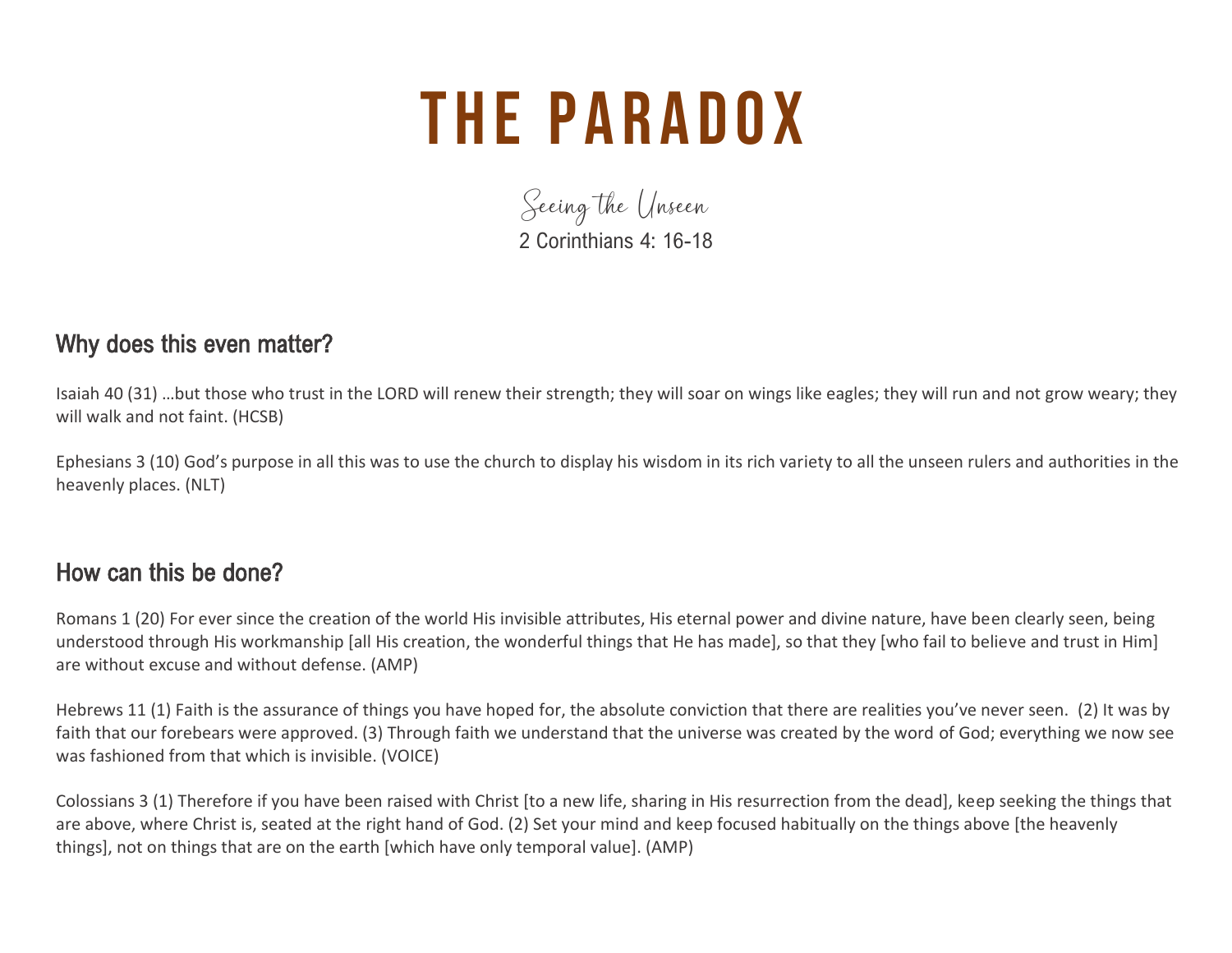# IN HIS WORD God's Purpose in the Pause MEETING GOD

Do you ever look at the drive-thru line and decide not to stop because you don't want to wait? Or put your three items back at the grocery store because you just can't wait for the checkout line? Even though we may have grown more patient with people and circumstances over the years, one arena of waiting that still holds a struggle for many is waiting on God — whether it's waiting on God for needs to be met or answers to prayer. So, let's spend some time looking for God's purpose in the pause as we lean in to listen more and request less.

| Monday:   | <b>Isaiah 30: 15-26</b>    |
|-----------|----------------------------|
| Tuesday:  | Psalm 27: 1-14             |
|           | Wednesday: Romans 8: 18-39 |
| Thursday: | James 1: 12-18             |
| Friday:   | Psalm 25: 1-22             |

**MEDITATION:** concentrated, prayerful thinking

As you read this week, keep a JOURNAL.

In the form of a letter to God, write down what you sense He is wanting you to learn each day about His purpose in the pause.

### SPIRITUAL DISCIPLINES

*for ordinary people like us!* 

### *The Practice of*  f a s t i n g

To let go of an appetite in order to seek God on matters of deep concern for another, for ourselves, or for the world.

"Fasting is not a magical way to manipulate God into doing our will. Fasting clears us out and opens us up to intentionally seeking God's will and grace in a way that goes beyond normal habits for worship and prayer."

> - Adele Ahlberg Calhoun in *Spiritual Disciplines Handbook*

Try fasting one meal this week. Just skipping a meal is not the same as "fasting" a meal. Spend that particular mealtime in prayer for a person or concern that you have.

Or you could choose one particular food or drink item to "fast" for the week (coffee, soda, chocolate, etc). Each time you feel a desire for that particular food or drink, turn your want and desire into prayer to God, again, focusing on a particular prayer need that you have.

(NOTE: We do not recommend this particular spiritual discipline if you struggle with an eating disorder or have a medical condition that is impacted by your diet.)